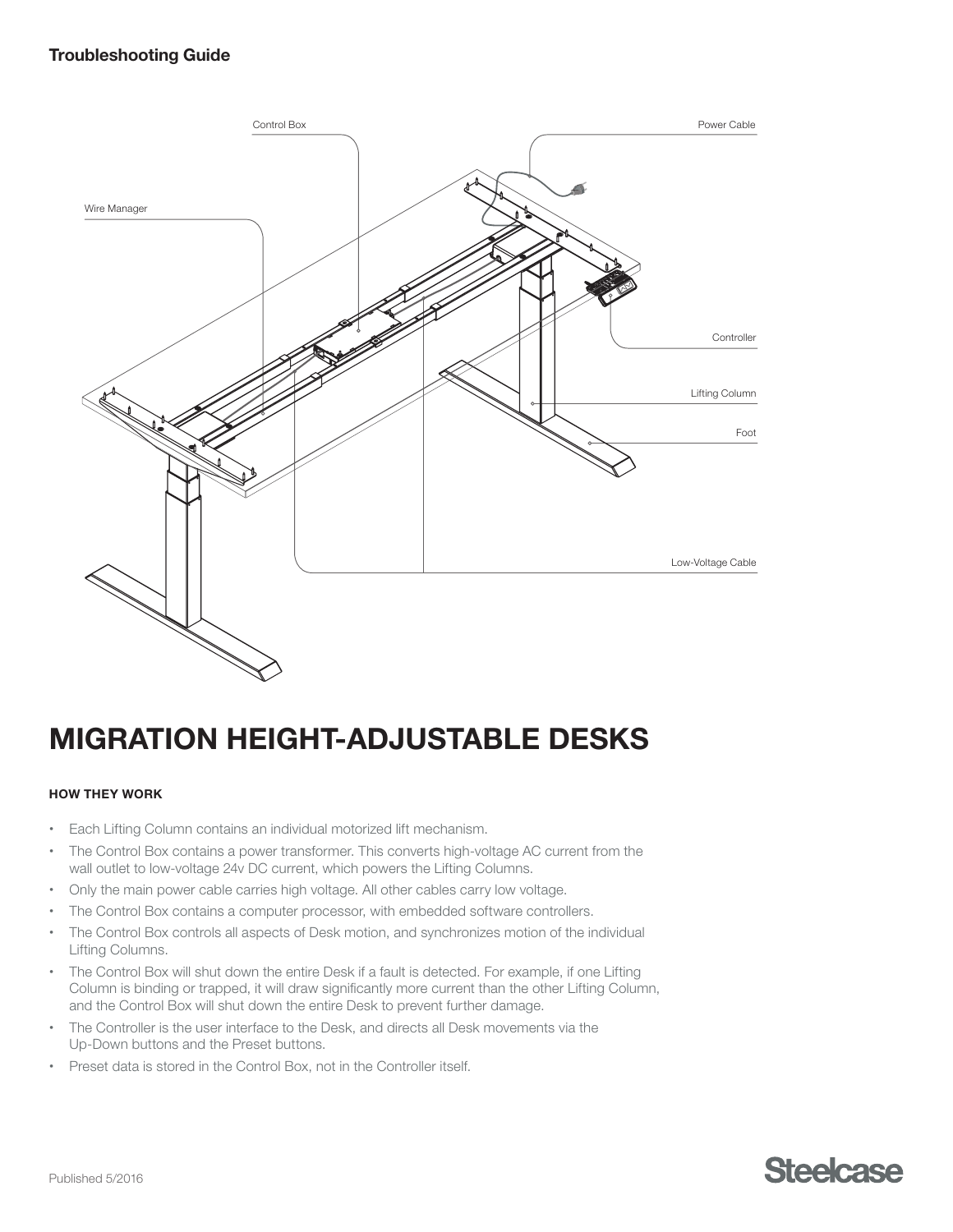# READ THE ASSEMBLY DIRECTIONS AND USER GUIDE

Many times, problems can be the result of improper assembly. Reference the Assembly Directions document to ensure the Desk is assembled correctly. If so, reference the troubleshooting steps throughout this document.

## TROUBLESHOOTING PARTS KIT

Having a spare part that is known to work will quickly lead to accurate identification of faulty components. Without this, it can be little more than guesswork.

Steelcase strongly recommends that every Dealer maintain a small kit of parts for troubleshooting purposes.

#### This kit of parts should include:

| 1. Lifting Column                | atv=2 | Service Part No. 24578501SR                                                                                  |
|----------------------------------|-------|--------------------------------------------------------------------------------------------------------------|
| 2. Control Box                   | atv=1 | Service Part No. 24579201SR (120v) or 24579202SR (240v)                                                      |
| 3. Controller (Digital / Preset) | atv=1 | Service Part No. 24580401SR                                                                                  |
| 4. Power Cable                   | atv=1 | Service Part No. 004247DSR<br>$(US$ type, NEMA 5-15)<br>(see Service Parts catalog for grounded power cords) |

Always maintain a complete kit of troubleshooting spare parts that are known to work properly, to quickly identify the root-cause of problems and resolve customer issues on the first try.

## TROUBLESHOOTING STEPS

- **Step 1:** Check for power at the wall outlet; ensure Desk is properly assembled, and all cables are securely connected. Upon powering up the Desk, the Control Box will click twice to indicate normal operation and verify that connections are properly made. If it clicks only once, or if it clicks 3 or more times, there is a fault in the system.
- Step 2: Check all connections of Lifting Column Low-Voltage Cables. Check the connection points on the Control Box: are any of the pins in the connectors damaged or not making contact? (see Fig. 2 on page 6)
- Step 3: Obtain a Control Box, Digital / Preset Controller, and Power Cable that are known to work.

#### Caution! If the Lifting Column is assembled to a Desk, first flip the Desk upside-down. This will allow full and free motion of the Lifting Columns, and will prevent any further damage to them.

- Step 4: Test Lifting Columns for proper function, and replace any faulty Lifting Columns. To do this, create a bench-testing setup using known good components, for example from your troubleshooting parts kit. Use these known good components to test the Lifting Columns of the suspect Desk as follows:
	- A. Verify the function of the bench-test setup by connecting all the known-good components, including Lifting Columns, synchronize the Lifting Columns (see Common Procedures), and check for proper function.
	- B. Disconnect power to the Control Box, and connect the Lifting Columns of the suspect Desk to the bench-test setup. If the Lifting Columns of the suspect Desk now operate normally using the bench-test setup, then the Lifting Columns of the suspect Desk are good. Move on to Step 5.
	- C. If the Lifting Columns of the suspect Desk do not operate normally, observe the error code shown in the display of the Digital / Preset Controller of the bench-test setup. The following error codes may indicate a fault with the Lifting Column, its Low-Voltage Cable, or the cable connector:
		- 1. E12 / E13 / E14: Defect on channel 1 / 2 / 3.
		- 2. E24 / E25 / E26: Overcurrent on motor M1 / M2 / M3
		- 3. E36 / E37 / E38: Plug detection in motor socket M1 / M2 / M3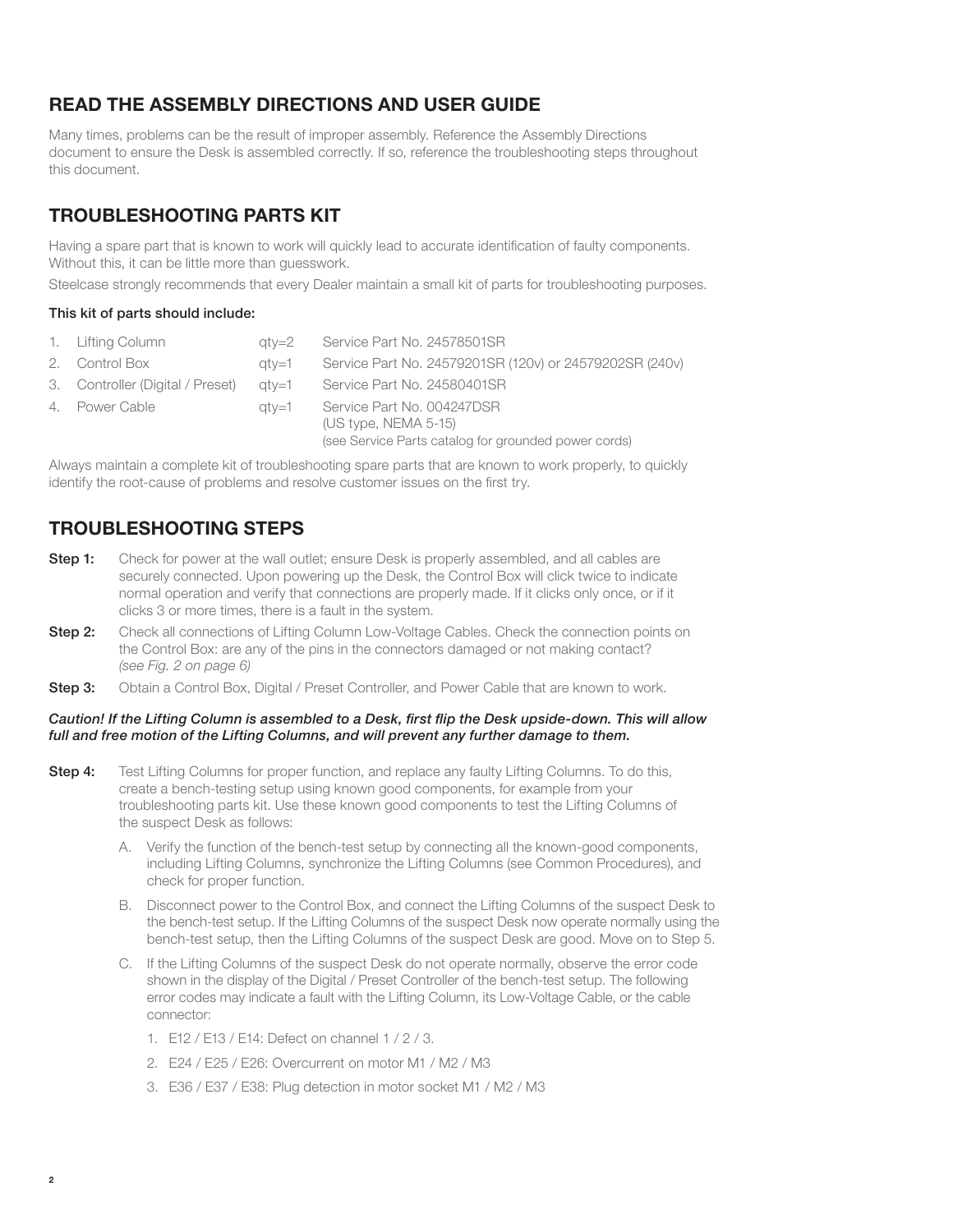- D. Using error code E12 as an example…error code E12 may indicate a fault with the Lifting Column plugged into channel 1 of the Control Box. To verify this, first disconnect power to the Control Box, and then swap the Lifting Column low-voltage connectors between channels 1 and 2, so that Lifting Column 1 is now plugged into 2, and 2 is plugged into 1. Re-connect the power.
- E. If the error code now reads E13, indicating a fault on channel 2, then the fault moved with the Lifting Column. Therefore, the problem must reside with the Lifting Column 1, which was moved from channel 1 to 2.
- F. If the error code instead continues to read E12, then both Lifting Columns may be faulty.
- G. For further verification, repeat this process by swapping out the suspect Desk's Lifting Columns with the Lifting Columns from your troubleshooting parts kit, to zero in on which Lifting Column is faulty, if not both. (If the suspect Desk's Lifting Columns function normally in the bench-test setup, move on to Step 5.)

 Any faulty Lifting Columns must be replaced. There are no field-serviceable parts inside the Lifting Column.

#### Between each of the following steps, be sure to disconnect the Control Box from the power source for at least 5 seconds to power down the internal processor.

- Step 5: If there are no error codes to indicate faults with the Lifting Columns or their Low-Voltage Cables or connectors, progressively swap out parts in the bench-test setup as follows:
	- A. Swap the known-good Power Cable with the original from the non-functioning Desk. If it stops working, the Power Cable is faulty.
	- B. Using the original Power Cable, swap the known good Controller with the original from the non-functioning Desk. If it stops working, the Controller is faulty.
	- C. Using the original Power Cable and Controller, swap the known good Control Box with the original from the non-functioning Desk. If it stops working, the Control Box is faulty.

Be sure to go through all of the steps above to fully identify all faulty components. There could be more than one!

## COMMON PROCEDURES

## POWER-SAVING CONTROL BOX:

- The Control Box automatically powers down into 'Standby' mode after 20 seconds of inactivity.
- During 'Standby' mode, the Control Box only consumes 0.1 watt of power.
- With the Control Box in 'Standby' mode, the Desk can lose power without affecting the synchronization of the Lifting Columns. However, a power loss still allows the Control Box to power down and 'Soft Reset.' (see below)

#### DUTY CYCLE:

- In order to prevent excessive heat buildup and avoid damage to the system, the Control Box limits the Up-Down function of the Desk to a maximum of 1 minute of continuous operation in a 10-minute timeframe (10% duty cycle).
- If the 10% duty cycle is exceeded, the Control Box may still allow limited movement, for example 3 seconds of movement after 10 seconds of rest. If further movement is desired, allow the Desk to cool off before making further adjustments.
- If the Desk does not function at all after long periods of operation, allow the Desk to cool off, until the Control Box has been idle for the entire duty cycle period.
- If the Control Box overheats, the display of the Digital / Preset Controller will read 'HOT.' Simply wait until the Control Box cools off, and 'HOT' is no longer displayed, before attempting further adjustments.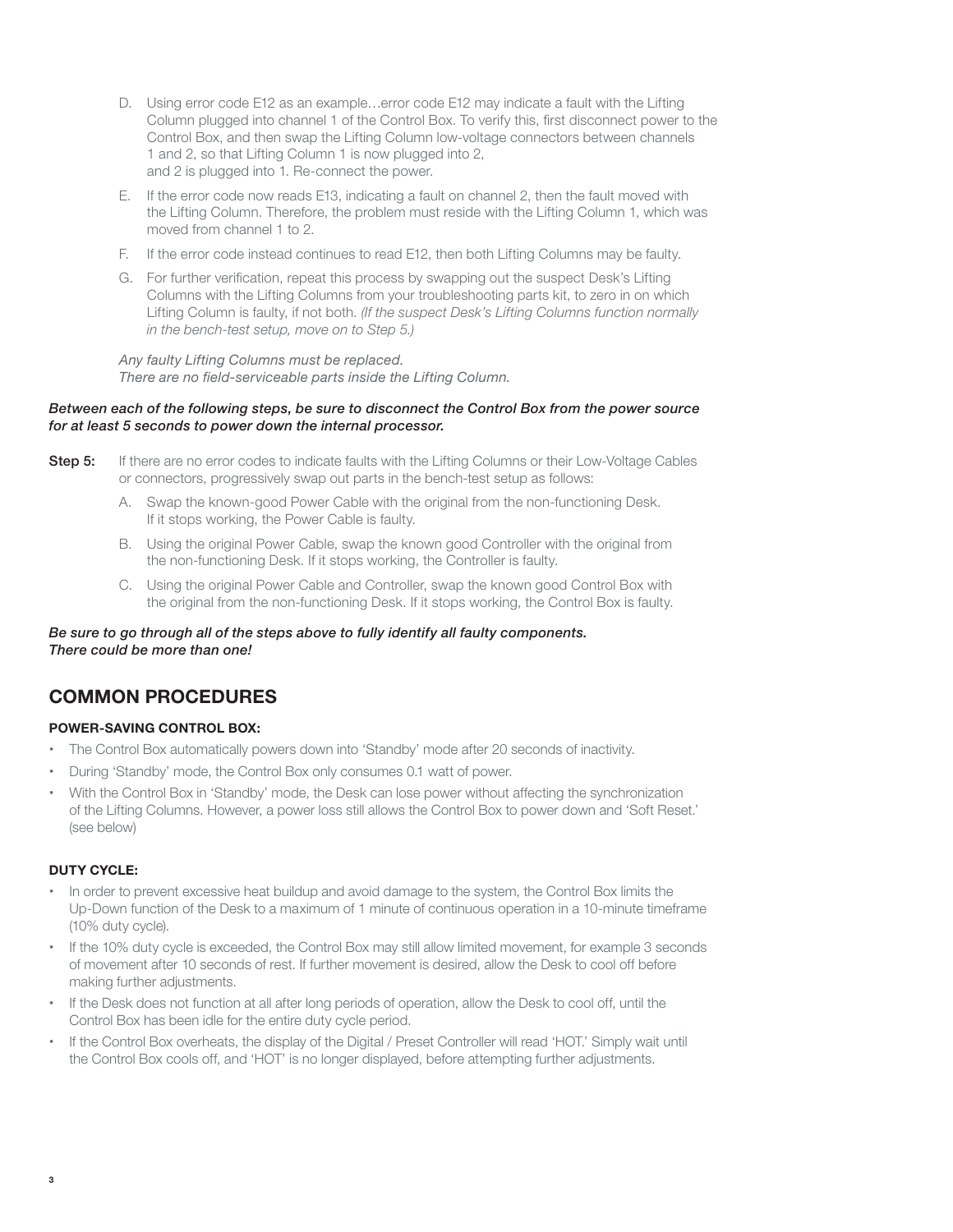## CONTROL BOX SOFT RESET:

- Unplugging the Control Box from the power source, and then plugging it back in, interrupts power to the processor inside the Control Box. This power interruption causes the processor to reset.
- If the Desk experiences unexplained freezing or erratic performance, unplug the Control Box from the power source to cut power to the processor, and reset its routine. Wait a minimum of 5 seconds, and then re-connect the power.
- If this does not restore normal performance, additional troubleshooting steps are required.

## CONTROL BOX RE-INITIALIZATION:

- In the event that a 'Soft Reset' does not restore normal operation, a 'Hard Reset' may be required.
- Currently, it is necessary to use a Digital / Preset Controller to perform this operation.
- To reset the Control Box to its factory settings:
	- 1) Press memory positions 1, 2, and the Up button simultaneously for 10 seconds
	- 2) Display shows 'S7'
	- 3) Press and hold the Up button until the display reads 'S0'
	- 4) Press 'S'; the unit is reset to factory settings

## SYNCHRONIZING / INITIALIZING LIFTING COLUMNS:

- Operate the Desk all the way down to the lowest position, and release the Down button.
- Press the Down button again, and hold.
- After a few seconds, the Desk will visibly move up and down, settling to its correct 'bottom' position.
- The Lifting Columns are now synchronized via the software in the Control Box.
- Operate the Desk all the way up and down to confirm proper function.

## TESTING INDIVIDUAL LIFTING COLUMNS:

- The Control Box is coded to operate only when all Lifting Columns are properly connected. It is not possible to operate Lifting Columns individually for troubleshooting purposes.
- To properly identify faulty Lifting Columns, refer to Step 4 of the Troubleshooting Steps.

## Any faulty Lifting Columns must be replaced.

There are no field-serviceable parts inside the Lifting Column.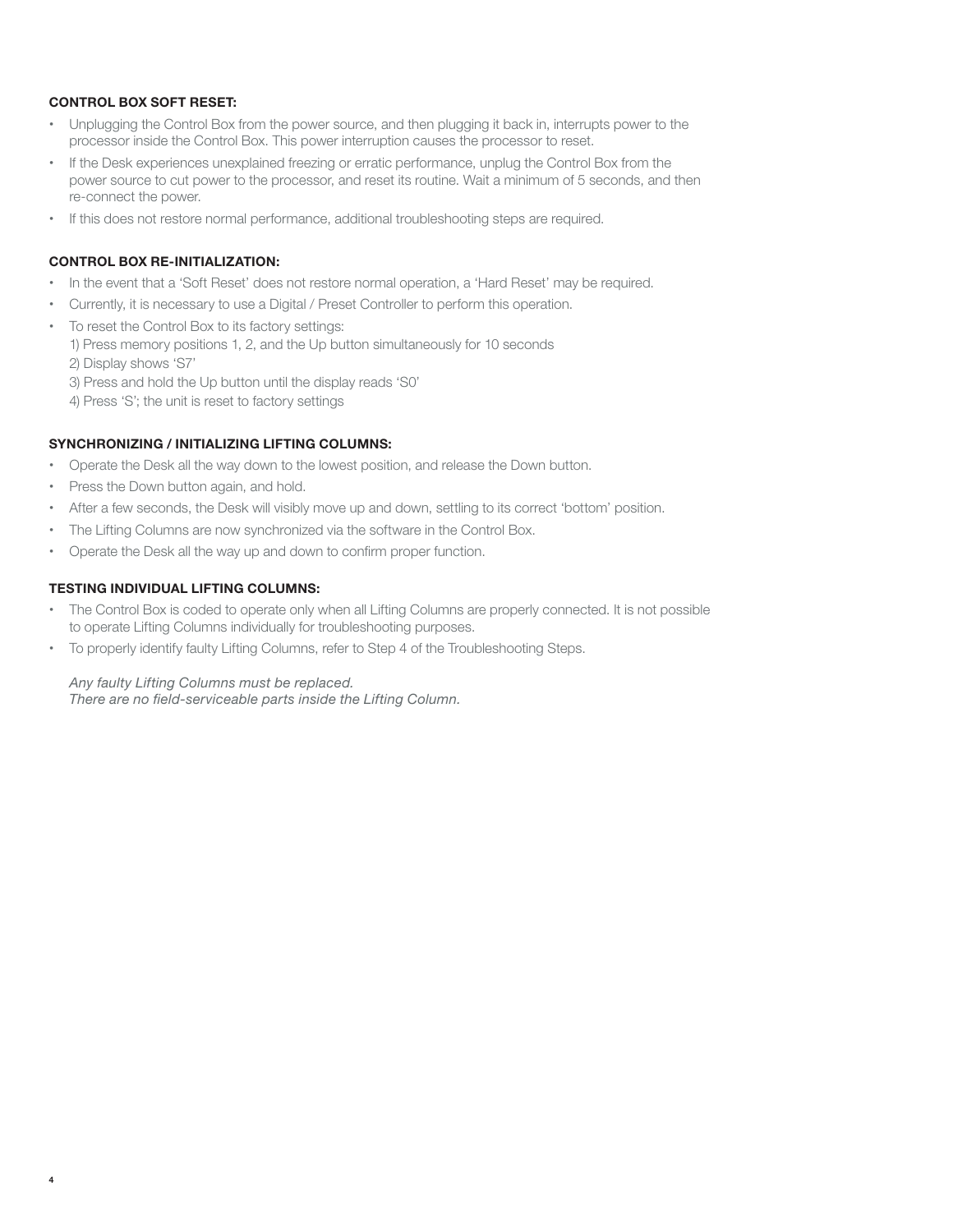# TROUBLESHOOTING: CAUSES AND SOLUTIONS

| <b>PROBLEM</b>                                | <b>POTENTIAL CAUSE</b>                                                            | <b>POTENTIAL SOLUTION</b>                                                                                                                                                                                                                                                                                                                                             |  |
|-----------------------------------------------|-----------------------------------------------------------------------------------|-----------------------------------------------------------------------------------------------------------------------------------------------------------------------------------------------------------------------------------------------------------------------------------------------------------------------------------------------------------------------|--|
| No power to Desk                              | No power at wall outlet                                                           | Check outlet with another device;<br>check circuit breakers/fuses/wiring.                                                                                                                                                                                                                                                                                             |  |
|                                               | Power Cable not plugged<br>into wall outlet                                       | Confirm proper cable engagement into wall outlet.                                                                                                                                                                                                                                                                                                                     |  |
|                                               | Power Cable not plugged<br>into Control Box                                       | Check that Power Cable is fully seated into Control Box.<br>(see Fig. 1 on page 6)                                                                                                                                                                                                                                                                                    |  |
|                                               | <b>Faulty Power Cable</b>                                                         | Inspect the Power Cable for damage; replace any damaged cables.                                                                                                                                                                                                                                                                                                       |  |
|                                               | Desk wiring not properly<br>assembled                                             | Check that all cables are connected per the Assembly Directions.<br>When first plugged in, the Control Box will click twice to confirm<br>proper connection.                                                                                                                                                                                                          |  |
| <b>Digital Controller does</b>                | No power at wall outlet                                                           | See above.                                                                                                                                                                                                                                                                                                                                                            |  |
| not work or illuminate                        | Control Box has wrong<br>firmware                                                 | Control Box firmware must be 1.9 or later for Digital/Preset Controller<br>compatibility. (see Fig 4 on page 6)                                                                                                                                                                                                                                                       |  |
| Desk will go neither                          | No Power                                                                          | See above.                                                                                                                                                                                                                                                                                                                                                            |  |
| up nor down                                   | Desk is severely<br>overloaded                                                    | Maximum weight capacity is 195 lbs (88.6 kg). Overloading the Desk<br>could lead to damage that would not be covered by warranty.<br>ERROR CODE E24/25/26, E48/49 = Over Current<br>Tip: When calculating lifting capacity, subtract the weight<br>of the worksurface                                                                                                 |  |
|                                               | Control Box requires<br>reset                                                     | Perform initialization procedure. (see Common Procedures)<br>Lower Desk all the way down, and perform synchronization<br>procedure. (see Common Procedures)                                                                                                                                                                                                           |  |
|                                               | Damaged pins inside<br>multi-pin connectors<br>(Low-Voltage Cable /<br>connector) | Ensure the Desk is in 'Standby' mode. (>20 seconds of inactivity)<br>Unplug each multi-pin connection point and inspect the pins in the<br>Control Box connector.<br>Are they all straight, and making good contact?<br>If not, try using a push-pin to straighten them. (see Fig. 2 on page 6)<br>(Otherwise, replace necessary components with undamaged versions.) |  |
|                                               | Damaged Lifting Column<br>Low-Voltage Cable                                       | Carefully check the condition of the Low-Voltage Cable of each<br>Lifting Column. (see Fig. 3 on page 6)<br>If any Low-Voltage Cables are damaged, the entire Lifting Column<br>must be replaced.                                                                                                                                                                     |  |
|                                               | <b>Faulty Lifting Column</b>                                                      | To prevent further damage, the Control Box will shut the whole Desk<br>down if one Lifting Column is faulty. Test Lifting Columns (see step 4<br>of Troubleshooting Steps), and replace any faulty Lifting Columns.                                                                                                                                                   |  |
|                                               | Faulty Controller (or)<br>faulty Controller<br>receptacle in Control Box          | Swap with Controller known to work (and/or) check operation.                                                                                                                                                                                                                                                                                                          |  |
|                                               | Outdated Digital<br>Controller software                                           | Control Box firmware before version 1.9 is not compatible with the<br>Digital/Preset Controller. (see Fig. 4 on page 6)<br>Replace with a new Control Box with firmware 1.9 or later.                                                                                                                                                                                 |  |
|                                               | Faulty Control Box                                                                | Swap with Control Box known to work.                                                                                                                                                                                                                                                                                                                                  |  |
| Desk goes up, but not<br>down (or vice-versa) | Damaged pins inside<br>multi-pin connectors<br>(Low-Voltage Cable /<br>connector) | Unplug Power Cable from wall. Unplug each multi-pin connection<br>point, and inspect the pins. Are they all straight, and making good<br>contact? If not, try using a push-pin to straighten them.<br>(see Fig. 2 on page 6) (Otherwise, replace necessary components<br>with undamaged versions.)                                                                    |  |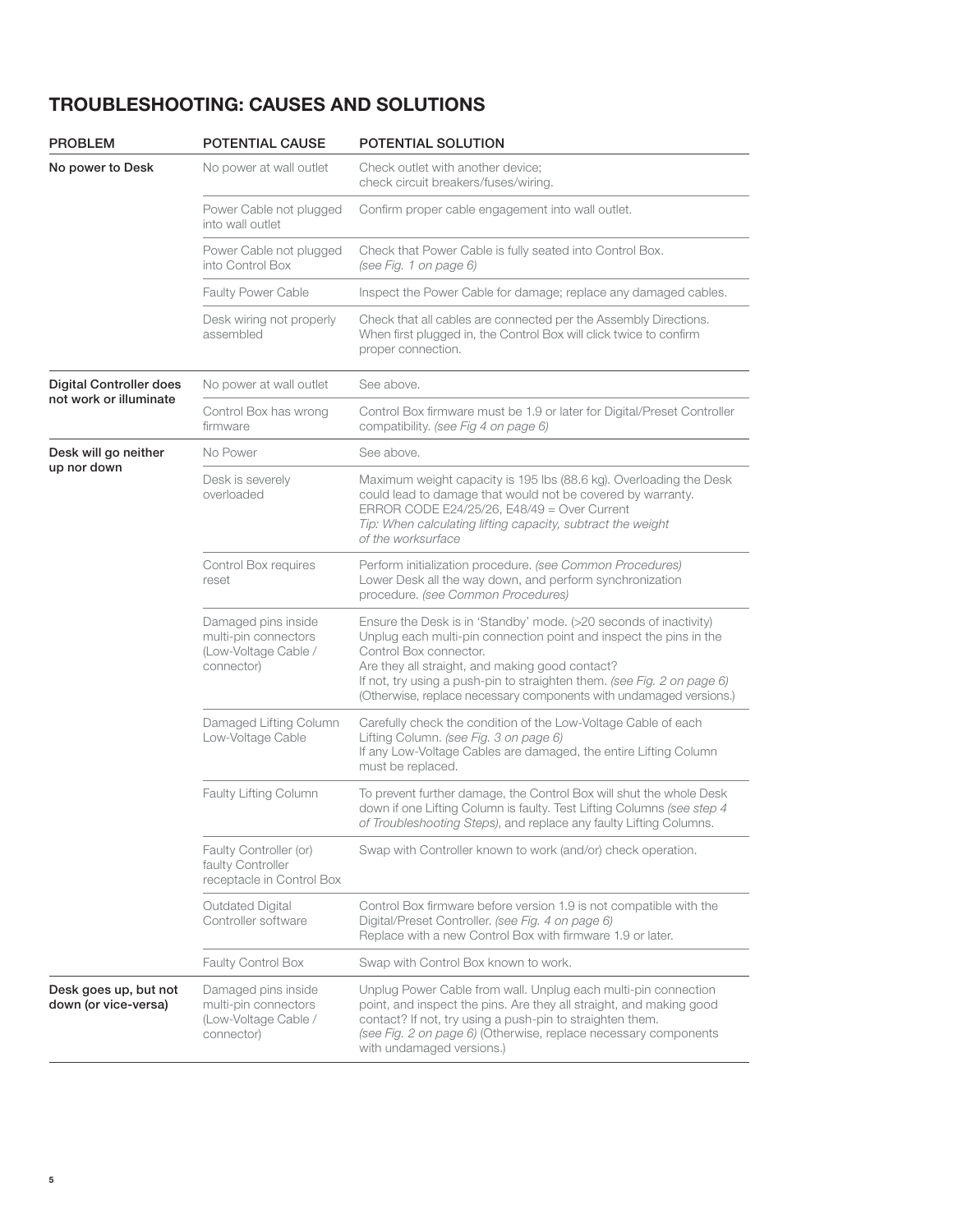# TROUBLESHOOTING: CAUSES AND SOLUTIONS

| <b>PROBLEM</b>                                                                               | <b>POTENTIAL CAUSE</b>                             | POTENTIAL SOLUTION                                                                                                                                                                                                                       |  |
|----------------------------------------------------------------------------------------------|----------------------------------------------------|------------------------------------------------------------------------------------------------------------------------------------------------------------------------------------------------------------------------------------------|--|
| Desk does not go<br>through full range<br>of motion                                          | Re-synchronize Desk                                | Refer to Lifting Column synchronization procedure. (see Common<br>Procedures)                                                                                                                                                            |  |
|                                                                                              | <b>Faulty Lifting Column</b>                       | Test Lifting Columns per step 4 of the Troubleshooting Steps,<br>and replace any faulty Lifting Columns. Be sure to test all Lifting<br>Columns! Why? Because another Lifting Column may have the same<br>problem at a different height. |  |
| <b>Lifting Columns not</b><br>synchronized (one is<br>higher than the other)                 | Re-synchronize Desk                                | Refer to Lifting Column synchronization procedure.<br>(see Common Procedures)                                                                                                                                                            |  |
|                                                                                              | <b>Faulty Lifting Column</b>                       | Test Lifting Columns per step 4 of the Troubleshooting Steps,<br>and replace any faulty Lifting Columns. Be sure to test all Lifting<br>Columns! Why? Because another Lifting Column may have the same<br>problem at a different height. |  |
| Desk movement<br>is not smooth;<br>Lifting Columns jerk<br>or hop while raised<br>or lowered | <b>Faulty Lifting Column</b>                       | Test Lifting Columns per step 4 of the Troubleshooting Steps,<br>and replace any faulty Lifting Columns. Be sure to test all Lifting<br>Columns! Why? Because another Lifting Column may have the same<br>problem at a different height. |  |
|                                                                                              | Lifting Columns are not                            | First ensure that glides are properly adjusted, and the Desk is level.                                                                                                                                                                   |  |
|                                                                                              | parallel with one another,<br>causing them to bind | Lift one side of the Desk off the floor and reposition so that both<br>Lifting Columns are parallel to each other.                                                                                                                       |  |
| Error Code displayed<br>Refer to Error Code listing<br>on Digital Controller                 |                                                    | Follow instructions on error code listing; is Desk functioning normally<br>anyway? Try initializing the Control Box. (see Common Procedures)                                                                                             |  |

## PROBLEM ILLUSTRATIONS

Fig. 1 - Power Cable not fully seated in Control Box





Fig. 2 - Damaged pins in the low-voltage wiring connectors





Fig. 3 - Frayed/damaged Low-Voltage Cables (damaged Lifting Column wiring harness shown)



Fig. 4 - Firmware version 1.9 or later is compatible with the Digital/Preset Controller.

## OBTAINING REPLACEMENT PARTS

Contact your local Steelcase dealer to help identify and order Service Parts. If you need help, call 888.STEELCASE.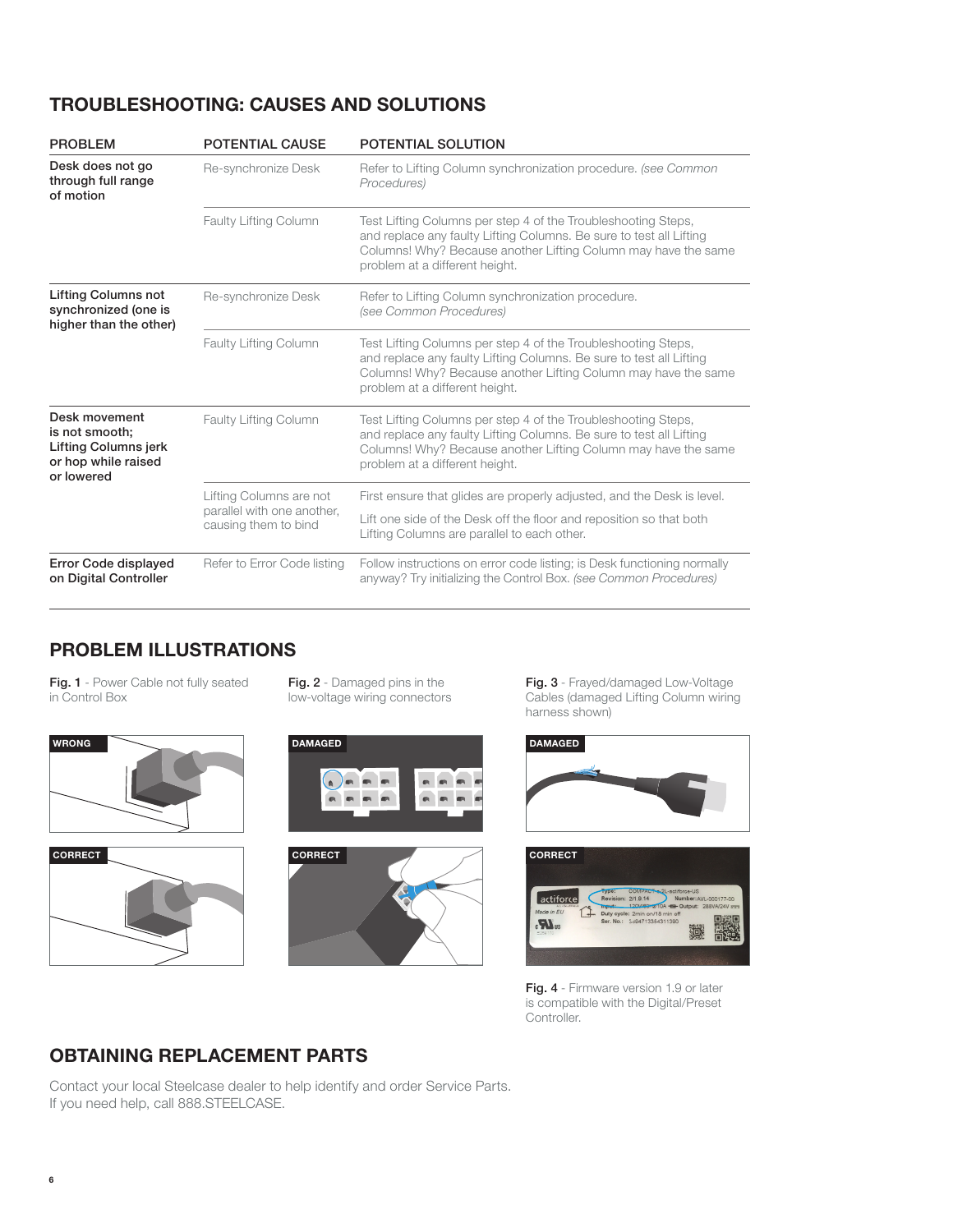# MIGRATION DESK ERROR CODES

Error codes are only available with the Digital/Preset Controller.

**HOT** The display reads HOT.

 $\fbox{E00}$  The display reads E + an error code.

| <b>ERROR</b><br><b>CODE</b> | <b>NAME</b>                                              | <b>DESCRIPTION</b>                                                                                             | POTENTIAL CAUSE                                                            | SOLUTION/TROUBLESHOOTING                                                                                                                                                                                                          |
|-----------------------------|----------------------------------------------------------|----------------------------------------------------------------------------------------------------------------|----------------------------------------------------------------------------|-----------------------------------------------------------------------------------------------------------------------------------------------------------------------------------------------------------------------------------|
| HOT                         | Overheating                                              | The Control Box incorporates<br>software protection against<br>overheating                                     | Exceeding the Duty Cycle;<br>operation in an extremely<br>hot environment. | Wait until the HOT error message is no<br>longer displayed. May need to wait for<br>entire remaining 18 minutes of 20 minute<br>duty cycle period.                                                                                |
| E <sub>0</sub>              | Internal error, Channel 1<br>Relay sticks, MOSFET defect |                                                                                                                | Control box fault, or fault at<br>connectors.                              | Try soft reset (unplug, wait 5 sec, plug<br>back in); if this does not solve the issue,                                                                                                                                           |
| E01                         | Internal error, Channel 2                                | Relay sticks, MOSFET defect                                                                                    |                                                                            | re-initialize the Control Box. Verify function<br>of Control Box via troubleshooting steps.<br>Replace Control Box if faulty.                                                                                                     |
| E02                         | Internal error, Channel 3                                | Relay sticks, MOSFET defect                                                                                    |                                                                            |                                                                                                                                                                                                                                   |
| E12                         | Defect, Channel 1                                        | Short circuit, impulse timeout                                                                                 | Lifting Column fault, or fault                                             | Verify low-voltage connections are<br>properly made, and that pins / connectors<br>are not damaged. Test Lifting Columns<br>per troubleshooting steps, and proceed<br>through rest of steps if Lifting Columns are<br>not faulty. |
| E13                         | Defect, Channel 2                                        | Short circuit, impulse timeout                                                                                 | in Low-Voltage Cables, or at<br>connections to Control Box.                |                                                                                                                                                                                                                                   |
| E14                         | Defect, Channel 3                                        | Short circuit, impulse timeout                                                                                 |                                                                            |                                                                                                                                                                                                                                   |
| E24                         | Overcurrent, Motor M1                                    | Over current on channel                                                                                        | Desk is overloaded, or<br>Desk has hit an obstruction.                     | Remove excessive loads, remove any<br>obstructions. The Lifting Columns<br>may need to be re-synchronized.<br>After this, verify proper function. If not<br>functioning properly, proceed through<br>troubleshooting steps.       |
| E25                         | Overcurrent, Motor M2                                    | Over current on channel                                                                                        |                                                                            |                                                                                                                                                                                                                                   |
| E26                         | Overcurrent, Motor M3                                    | Over current on channel                                                                                        |                                                                            |                                                                                                                                                                                                                                   |
| E48                         | Overcurrent,<br>Motor Group 1                            | Over current on group                                                                                          |                                                                            |                                                                                                                                                                                                                                   |
| E49                         | Overcurrent,<br>Motor Group 2                            | Over current on group                                                                                          |                                                                            |                                                                                                                                                                                                                                   |
| E60                         | <b>Collision Protection</b>                              | Collision detected                                                                                             |                                                                            |                                                                                                                                                                                                                                   |
| E62                         | Overcurrent, Control Box                                 | Control box over current over<br>all motor groups, or SMPS<br>overload                                         |                                                                            |                                                                                                                                                                                                                                   |
| E36                         | Plug Detection in<br>Motor Socket M1                     | Lifting Column not detected on<br>channel                                                                      | Low-voltage connectors<br>disconnected, or not<br>connected properly;      | Check connections for damage /<br>proper attachment. Check Low-Voltage<br>Cables for damage. Proceed through<br>troubleshooting steps.                                                                                            |
| E37                         | Plug Detection in<br>Motor Socket M2                     | Lifting Column not detected on<br>channel                                                                      | Lifting Column fault.                                                      |                                                                                                                                                                                                                                   |
| E38                         | Plug Detection in<br>Motor Socket M3                     | Lifting Column not detected on<br>channel                                                                      |                                                                            |                                                                                                                                                                                                                                   |
| E61                         | Lifting Column Changed                                   | Lifting Column has been<br>changed                                                                             |                                                                            |                                                                                                                                                                                                                                   |
| E55                         | Synchronization Lost,<br>Motor Group 1                   | Synchronization Lost, Motor<br>Group 1                                                                         | Lifting Columns have lost<br>synchronization.                              | Re-synchronize Lifting Columns.                                                                                                                                                                                                   |
| E56                         | Synchronization Lost,<br>Motor Group 2                   | Synchronization Lost, Motor<br>Group 2                                                                         |                                                                            |                                                                                                                                                                                                                                   |
| E67                         | High Voltage                                             | Over voltage                                                                                                   | Internal fault, or power<br>supply too high.                               | Verify power at outlet is normal using<br>another device. If power is abnormal,<br>disconnect from source. Try soft reset /<br>initialization of Control Box if power is normal.                                                  |
| E70                         | Motor Configuration<br>Changed                           | Motor Configuration Changed                                                                                    |                                                                            |                                                                                                                                                                                                                                   |
| E71                         | Anti-Pinch Configuration<br>Changed                      | Anti-Pinch Configuration<br>Changed                                                                            |                                                                            |                                                                                                                                                                                                                                   |
| E81                         | Internal Error                                           | CRC flash<br><b>CRC EEPROM</b><br>Data not saved at power off<br>HW initialization<br>FW-driver initialization | Control box fault, or fault at<br>connectors.                              | Try soft reset (unplug, wait 5 sec, plug<br>back in); if this does not solve the issue,<br>re-initialize the Control Box. Verify function<br>of Control Box via troubleshooting steps.<br>Replace Control Box if faulty.          |